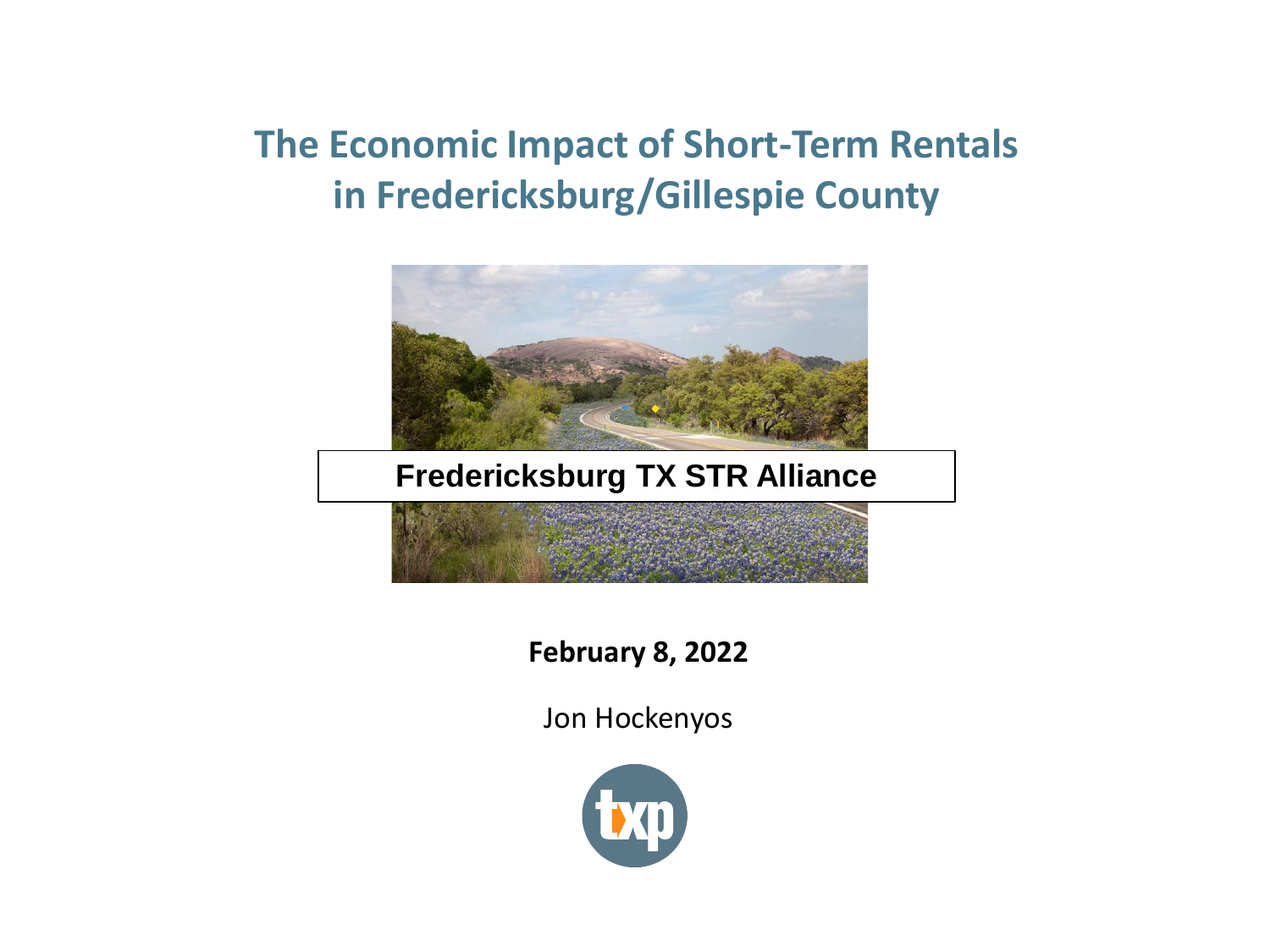

# **About TXP/Jon Hockenyos**

- 35 years experience providing economic analysis and public policy consulting services throughout Texas and across the nation.
- Economist-on-retainer for Austin, San Antonio, San Marcos, New Braunfels, and numerous other cities in Texas. Over twenty years experience with creating and implementing economic development policy and programs for Austin.
- Led Travis County team that negotiated the deal to bring Tesla to the Austin area. Currently working for the Texas A&M System to structure a public/public partnership to greatly expand the law school and associated innovation center footprint in Fort Worth– additional economic development efforts pending in Bryan/College Station.
- Significant volume of work on behalf of both the State of Texas and with private clients associated with policy issues before the Legislature, including topics related to health care, transportation, tax policy, economic development, tourism, and revenue forecasting.
- Serves as a Trustee of Ascension Texas (Seton Family of Hospitals), largest hospital system in Central Texas, and a member of the Board of American Bank of Commerce. Substantially involved in the creation of new medical schools in Austin and the Rio Grande Valley.
- Extensive experience analyzing the impacts of STRs:
	- Community-level impact analysis in cities as diverse as Myrtle Beach, SC, Austin, and Seattle, WA.
	- State-level analysis for Texas, Georgia, Maryland, Missouri, and North Carolina.

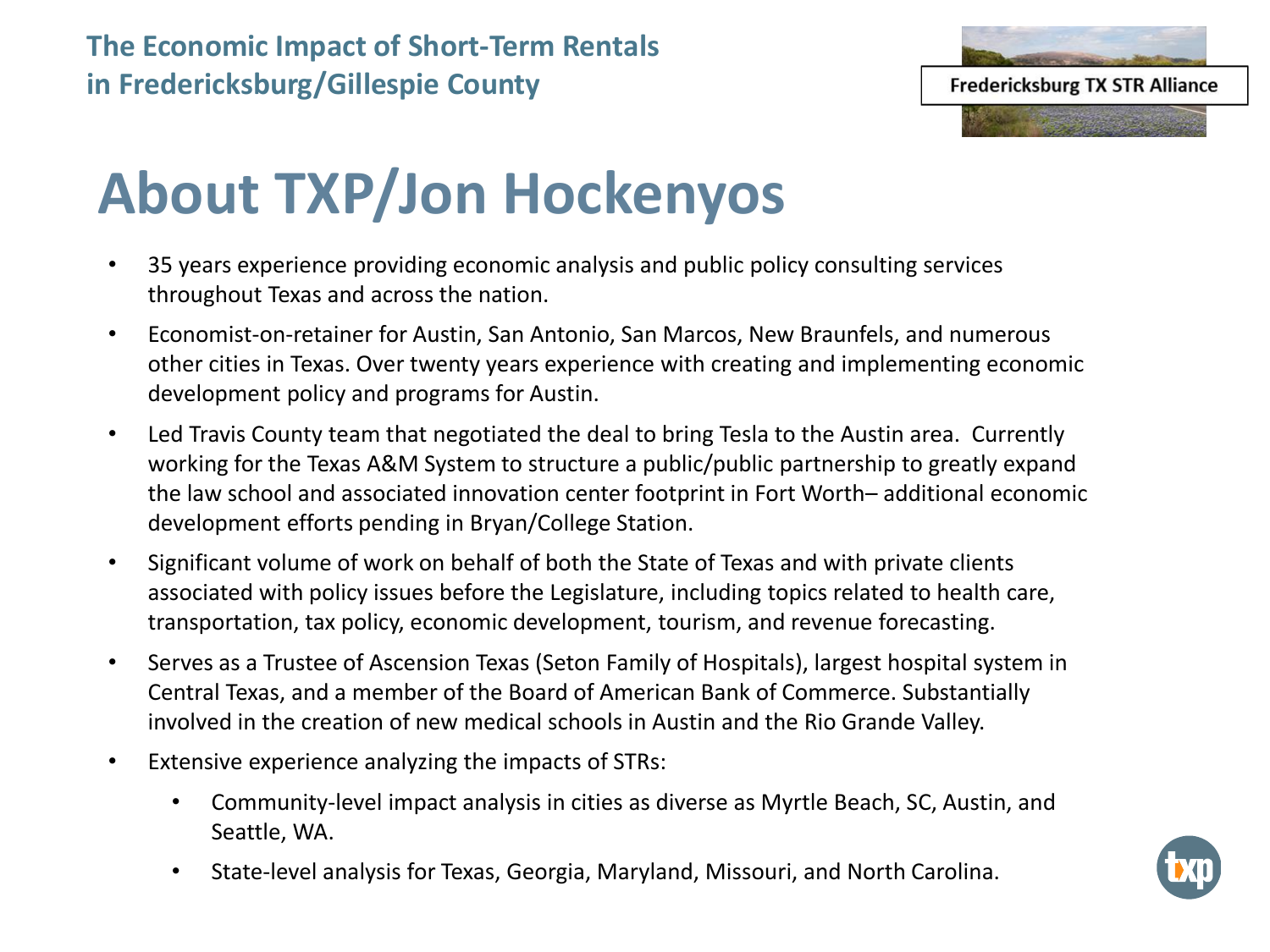

# **Market Trends in Fredericksburg**

**2 nd Quarter Employment: Leisure/Hospitality vs. Other Sectors (000s)**



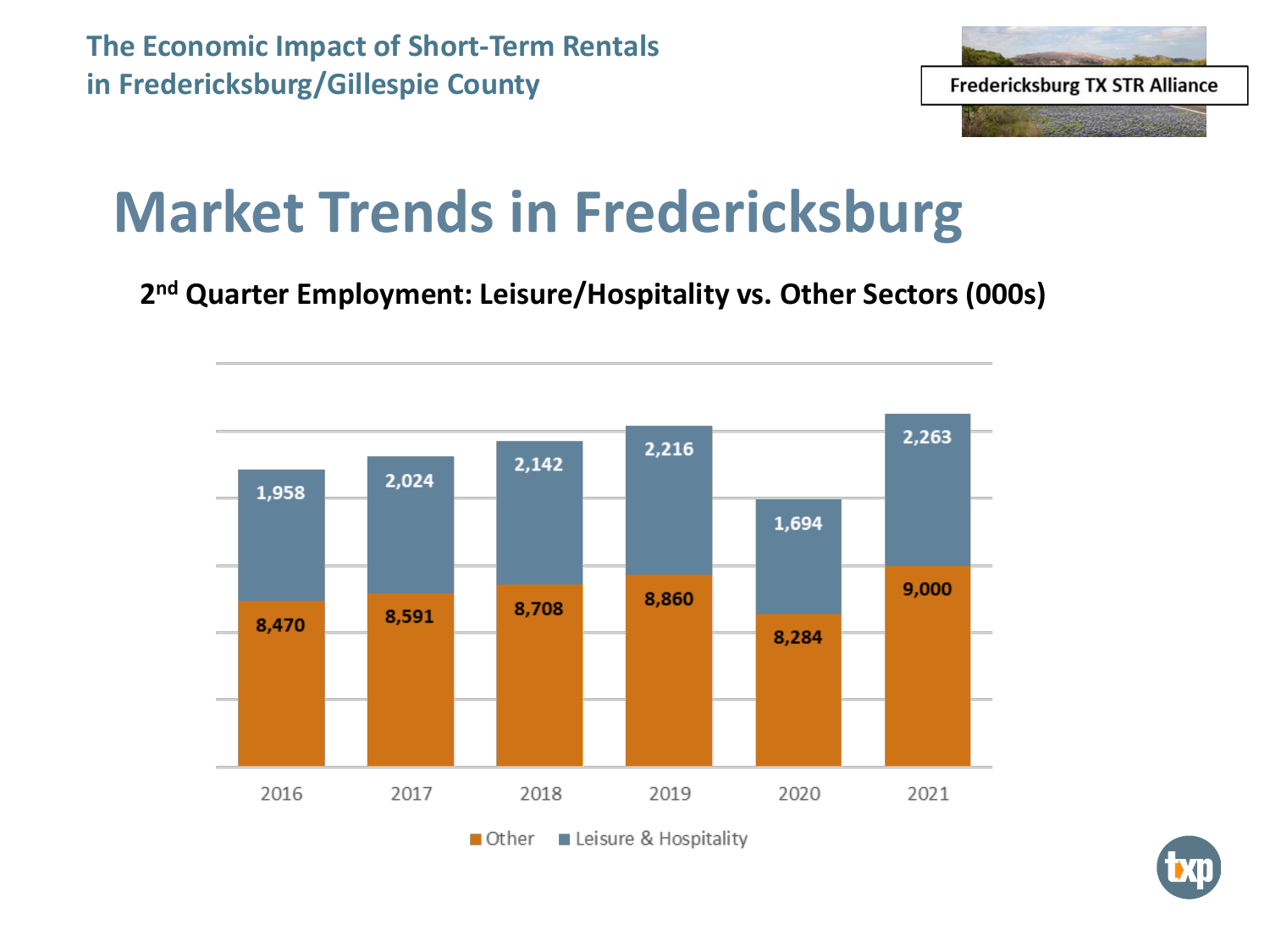

### **Market Trends in Fredericksburg**

#### **STR vs Non-STR Lodging Revenue (\$Millions)**



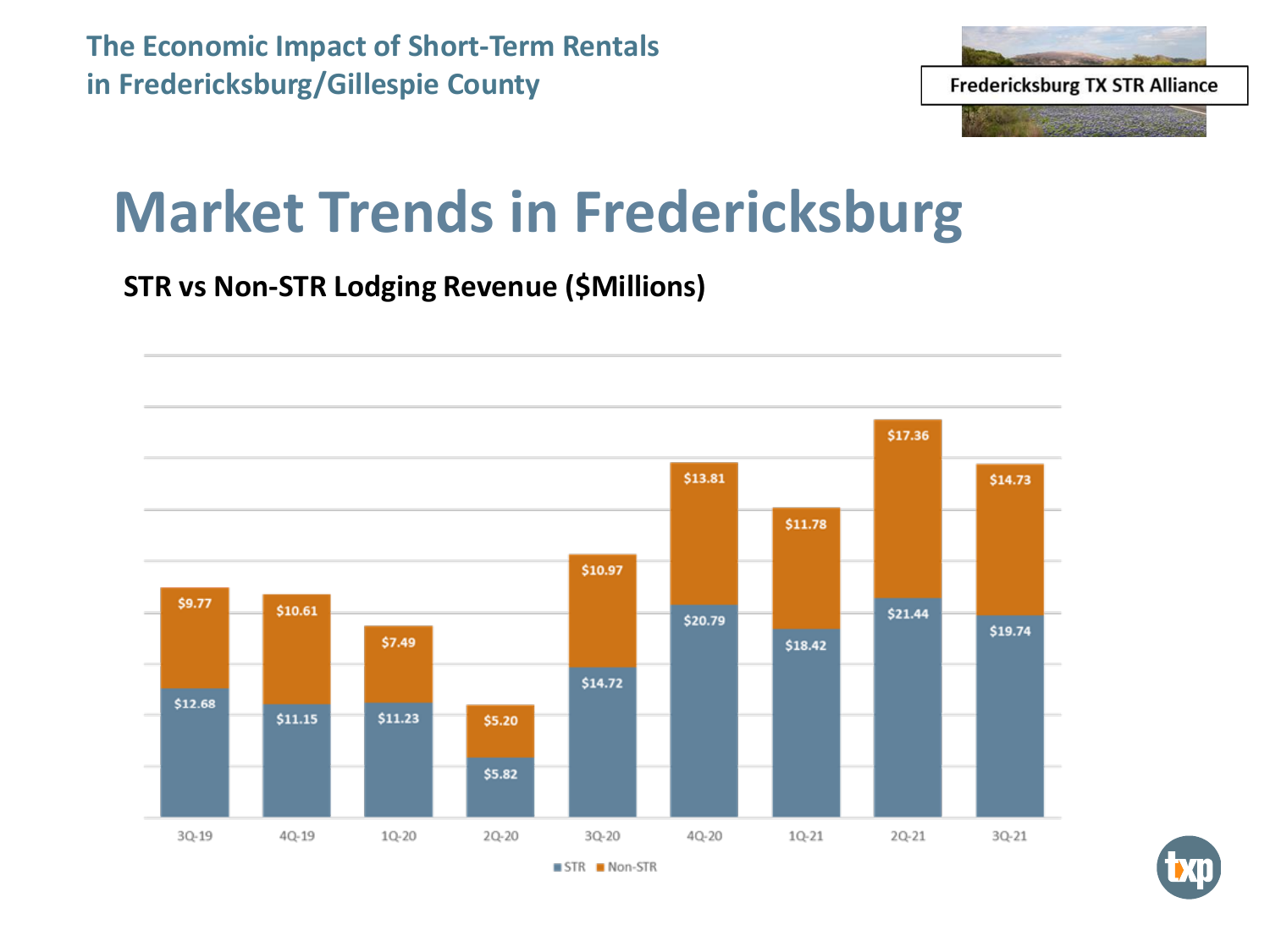

### **Market Trends in Fredericksburg**

**Lodging Occupancy Rate (Both STRs and Non-STRs)**



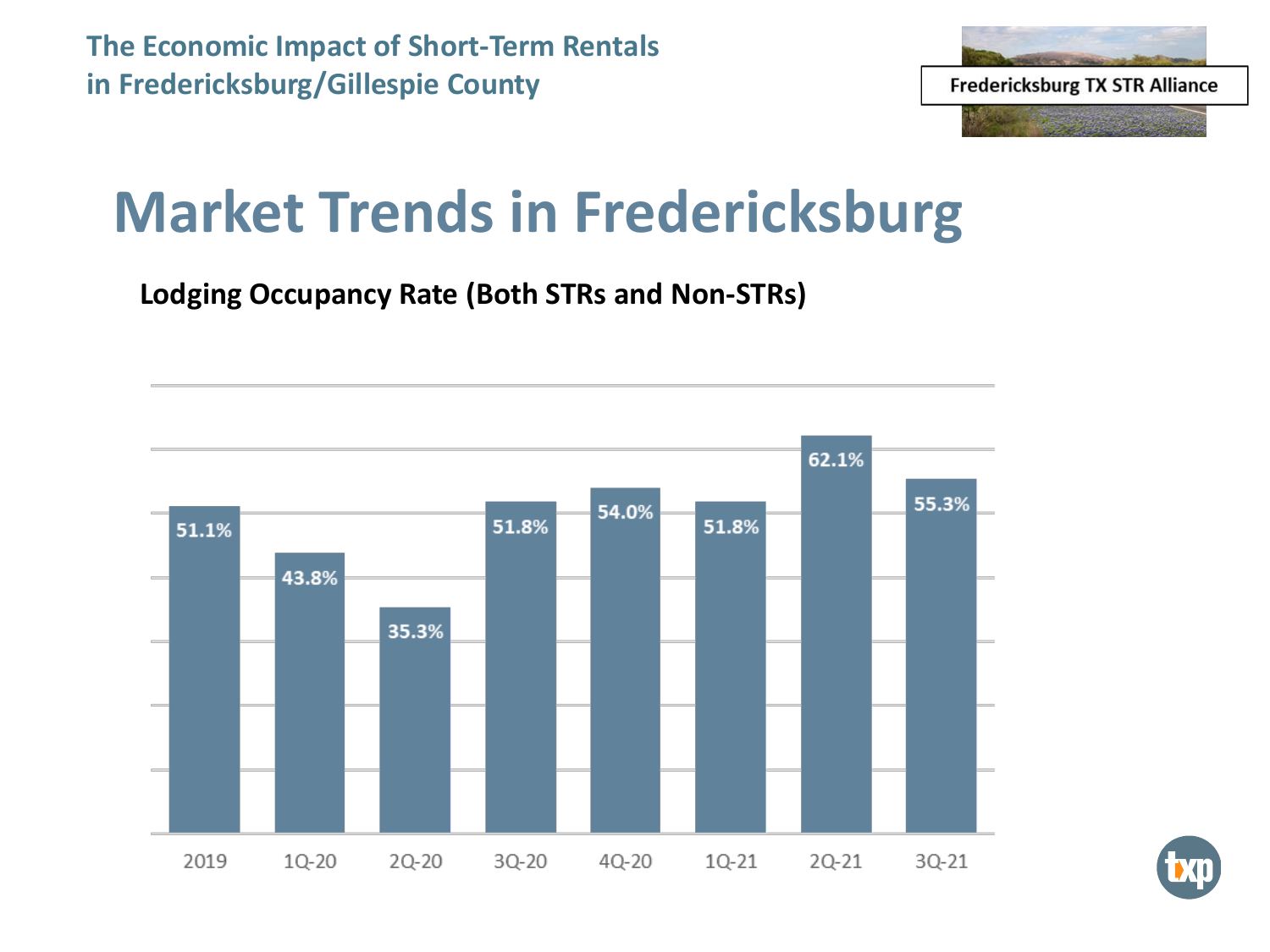

# **Market Trends in Fredericksburg**

**City of Fredericksburg Calendar Year Sales Tax Rebates (\$Millions)**



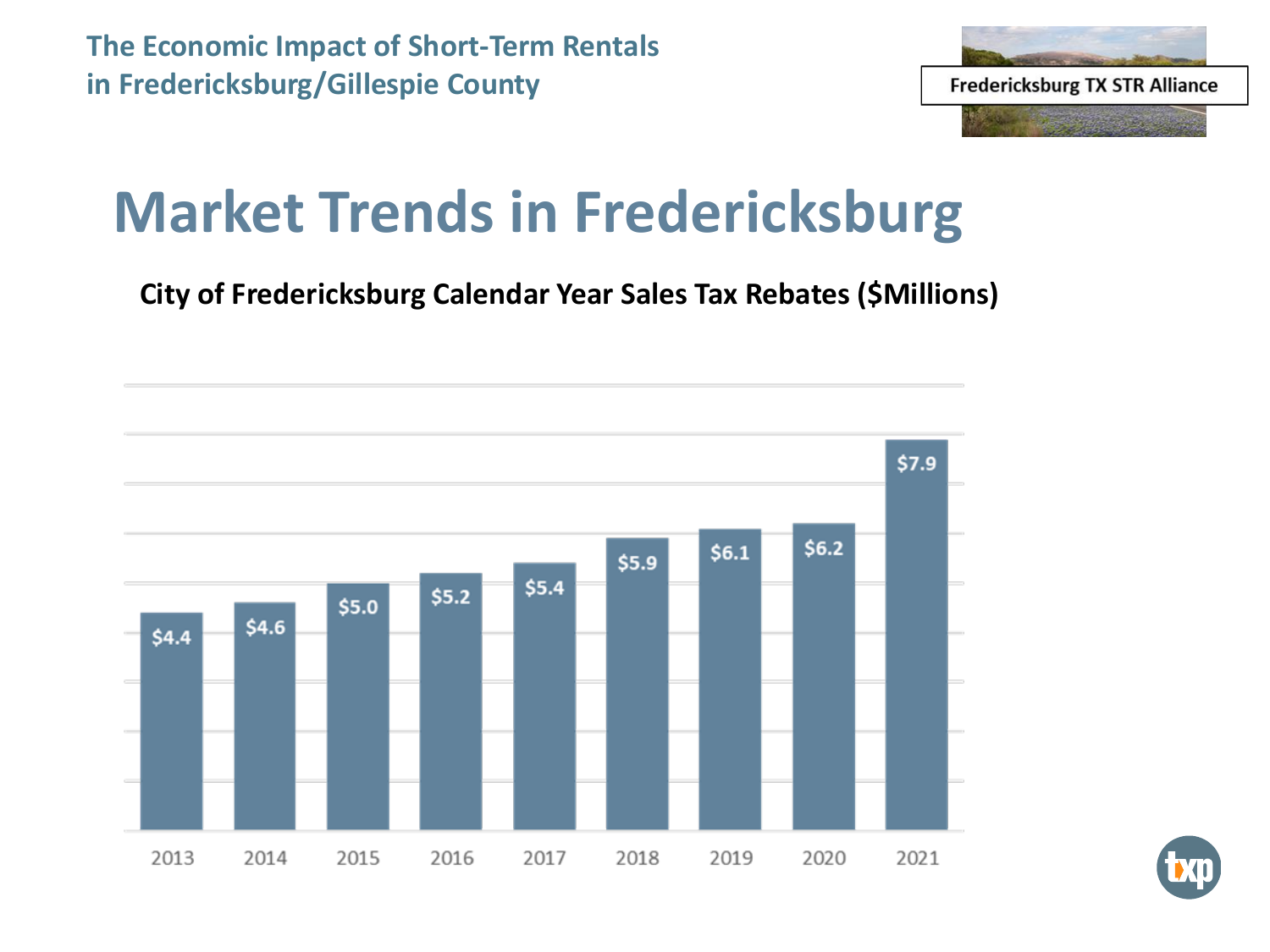

# **Methodology/Approach**

- Gather data on direct STR accommodations spending (and other information) AllTheRooms is the vendor/source.
- Use the direct STR accommodations spending as the lever to estimate additional local direct visitor spending, e.g, "for every dollar of STR accommodations spending, an additional \$1.43 is spent locally on food & beverage, entertainment, retail, arts & culture, etc." US Satellite Travel & Tourism Accounts maintained by US Census Bureau is the source.
- Use the direct spending outlined above as inputs into an input-output model specific to Gillespie County that allows estimation of the "ripple effects." Bureau of Economic Analysis RIMS II Multiplier System maintained by the Census Bureau is the source.

#### **The Flow of Economic Impacts**



• Results measured in top-line revenue, local equivalent of GDP, earnings by proprietors and works, and job

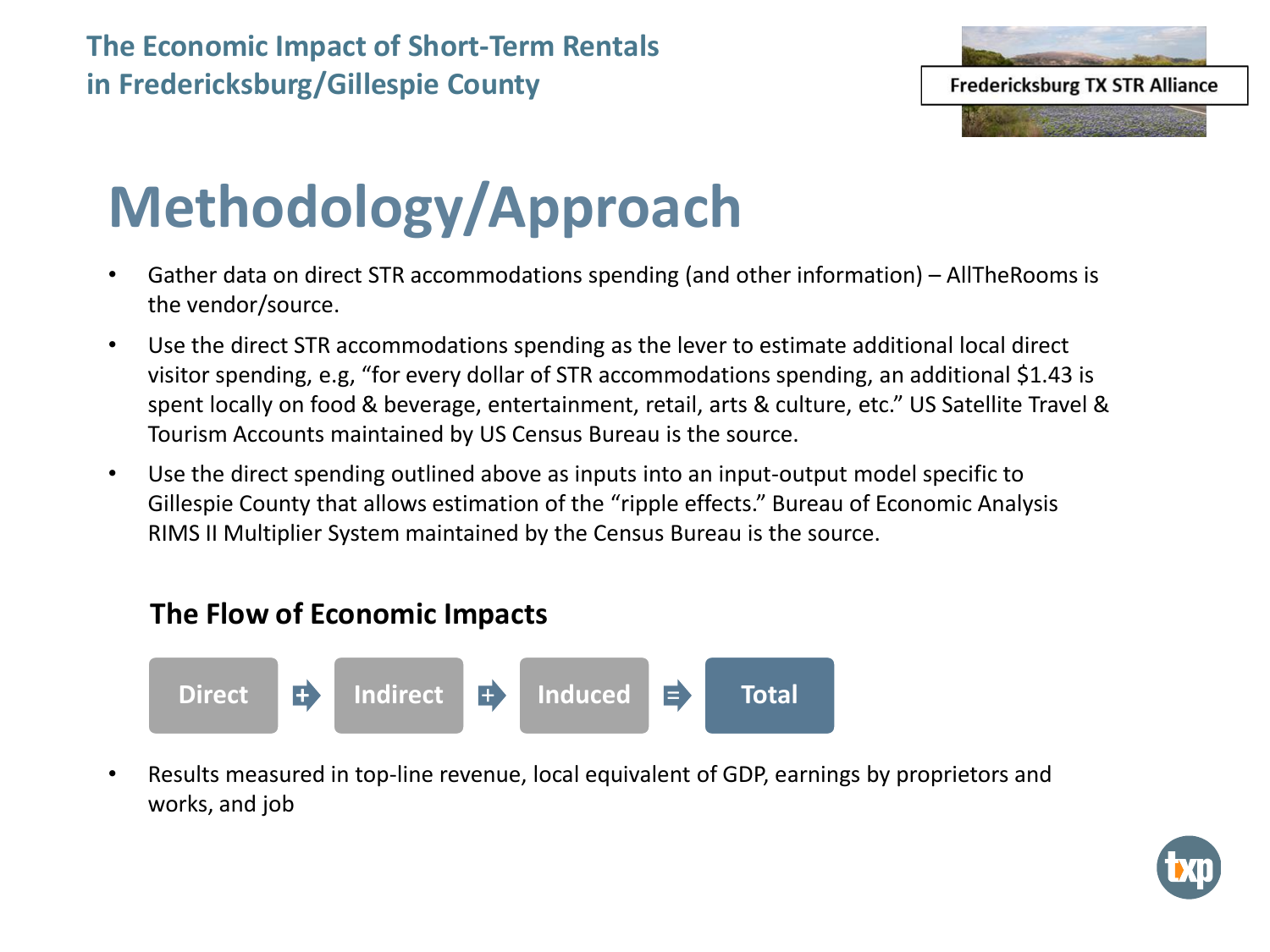

# **Direct Local STR Footprint**

|      | <b>Room-Nights</b> | <b>Gross Revenue</b> | <b>Occupancy</b> | <b>RevPAR</b> | Stay (days) |
|------|--------------------|----------------------|------------------|---------------|-------------|
| 2019 | 164,334            | \$41,392,684         | 31.4%            | \$79.15       | 2.67        |
| 2020 | 202,663            | \$52,558,990         | 35.0%            | \$90.85       | 2.54        |
| 2021 | 272,515            | \$81,224,570         | 42.6%            | \$126.84      | 2.46        |
|      |                    |                      |                  |               |             |

- Rapid growth through the pandemic both in terms of volume and rate.
- Length of stay declines slightly.
- \$81.2 million in STR accommodations spending translates into total 2021 injection of \$197.7 million.

**2021 Estimated Direct STR Visitor Spending by Category (\$millions)**



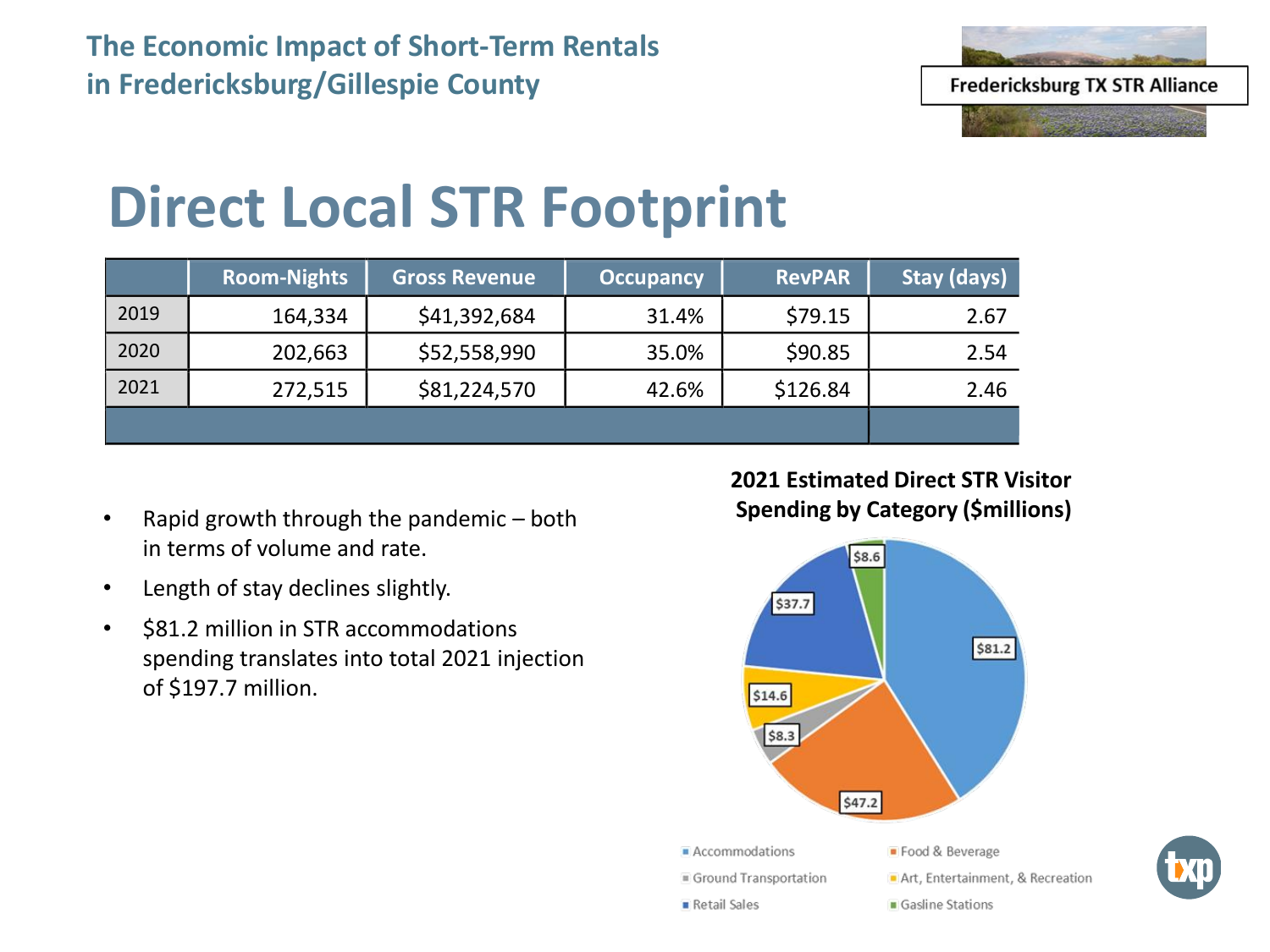

#### **Local 2021 STR Economic Impact (\$Millions)**

|                                            | <b>Output</b> | Value-Added | <b>Earnings</b> | <b>Jobs</b>    |
|--------------------------------------------|---------------|-------------|-----------------|----------------|
| Agriculture, etc.                          | \$0.7         | \$0.3       | \$0.1           | 6              |
| <b>Mining</b>                              | \$0.1         | \$0.1       | \$0.0\$         | $\mathbf 0$    |
| <b>Utilities</b>                           | \$5.3         | \$2.8       | \$0.8\$         | 6              |
| <b>Construction</b>                        | \$4.7         | \$2.0       | \$1.2           | 20             |
| <b>Durable Manufacturing</b>               | \$1.0         | \$0.4       | \$0.2\$         | 3              |
| <b>Non-Durable Manufacturing</b>           | \$2.1         | \$0.5       | \$0.3\$         | $\overline{7}$ |
| <b>Wholesale Trade</b>                     | \$1.6         | \$0.9       | \$0.4\$         | $\overline{4}$ |
| <b>Retail Trade</b>                        | \$30.1        | \$13.4      | \$8.8           | 303            |
| <b>Transportation &amp; Warehousing</b>    | \$9.2         | \$3.5       | \$3.4           | 221            |
| <b>Information</b>                         | \$1.5         | \$0.7       | \$0.3           | 4              |
| <b>Finance &amp; Insurance</b>             | \$4.6         | \$2.7       | \$1.0           | 17             |
| <b>Real Estate</b>                         | \$96.9        | \$71.0      | \$15.0          | 634            |
| <b>Professional Services</b>               | \$2.1         | \$1.3       | \$1.0           | 13             |
| <b>Administrative &amp; Waste Services</b> | \$1.1         | \$0.7       | \$0.3\$         | 8              |
| <b>Educational Services</b>                | \$1.4         | \$0.8       | \$0.4\$         | 14             |
| <b>Health Services</b>                     | \$4.0         | \$2.4       | \$1.5           | 29             |
| Arts/Entertainment/Recreation              | \$15.3        | \$8.7       | \$5.1           | 240            |
| <b>Accommodation</b>                       | \$0.7         | \$0.4       | \$0.2\$         | 6              |
| <b>Food Services</b>                       | \$48.9        | \$25.6      | \$12.0          | 538            |
| <b>Other Services</b>                      | \$2.4         | \$1.2       | \$0.6           | 20             |
| <b>Households</b>                          | \$0.4\$       | \$0.2       | \$0.2\$         | 5              |
| <b>Total Annual</b>                        | \$233.9       | \$139.6     | \$52.9          | 2,099          |

- Impact spread throughout the local economy, though concentrated in consumer sectors.
- Equivalent to perhaps 15- 20% of Gillespie County job base.
- Tax impacts likely proportionately higher.
	- Lodging tax
	- Sales tax
	- Property tax